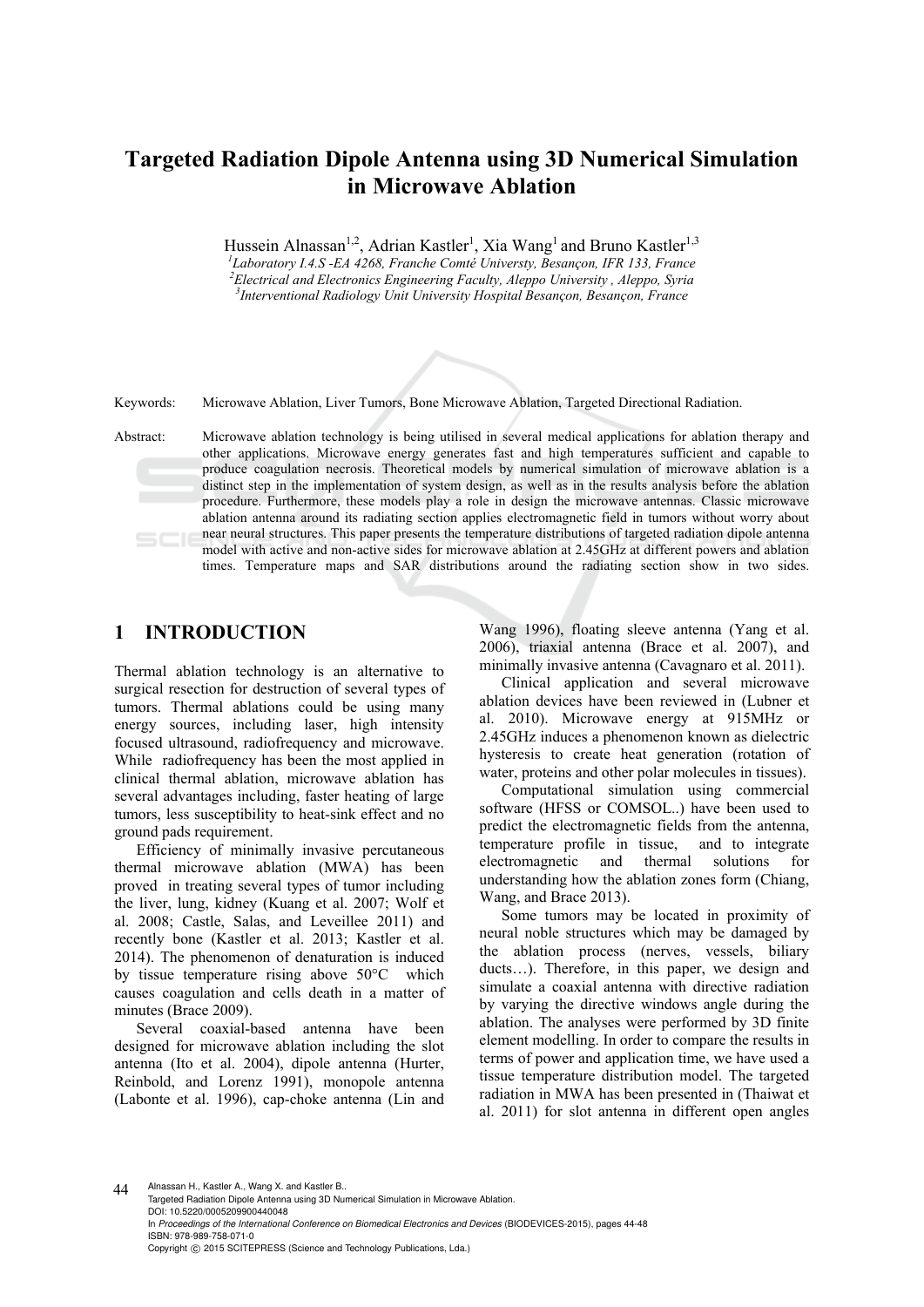without however discussing lesion radius in the active and non active side.

## **2 ANTENNA GEOMETRY**

#### **2.1 Structure**

The goal was to design a coaxial antenna to realize direction ablation on one side of antenna and prevent it on the other side. The configuration and dimensions of antenna geometry are presented in Fig.1 and Table 1. To design our model, we chose the coaxial dipole antenna model presented by yang (Yang et al. 2006) without the sleeve as initial antenna. We also were partly inspired by the work presented in ("DIRECTIVE WINDOW ABLATION ANTENNA WITH DIELECTRIC LOADING - Patent - Europe PubMed Central" 2014). We have inserted our antenna in a catheter with a dielectric window at different lengths and angles opening. i.e. 8mm length and 300° angle. Our original idea was to block the microwave energy by a metal catheter in order to guide the wave to the desired directional window for targeted tumoral ablating purposes.

We designed this model using Comsol 4.3 computer simulation for temperature distribution around the antenna tip on two opposite sides (active window side and non active side).

The model supposes that antenna is inserted in a homogeneous liver block with diameter 50mm and length 60mm. The dielectric insulator between inner and outer conductors is Teflon with relative permittivity equal to 2.03, and the dielectric window is Ceramic with relative permittivity equal to 10 as depicted in Fig. 2.

The parameters of material for the antenna and liver are shown in Table 2. The liver parameters are chosen in the static state without thermal effects on the dielectric properties of tissue. All dielectric properties value were taken from literatures published static values.

#### **2.2 Materials and Equations**



Figure 1: Antenna top section with layers.

To simplify the design, all the conductors material of the antenna were modelled using perfect electric conductor (PEF) boundary conditions. The microwave energy was chosen at 2.45GHz and between power range 0-70W, with ablation duration 900 seconds.

We performed the simulation using the Finite Element Method (FEM) Comsol 4.3 to solve our Electromagnetic-Thermal problems. The mesh was non uniform. A three dimension model was chosen on platform Intel(R) Core(TM)2 Duo CPU P8400 @ 2.26 GHz with RAM 4 GB.

The bioheat equation is represented in (1):

$$
\rho C \frac{\partial T}{\partial t} + \nabla \cdot (-K \nabla T) = \mathbf{h}_{b} (T_{b} - T) + \mathbf{Q}_{m} + \mathbf{Q}_{ext} \qquad (1)
$$

ρ Density of liver (kg/m<sup>3</sup>), C Heat capacity of liver(J/kgk),K Thermal conductivity (W/mK), T Temperature( ${}^{\circ}$ C),  $T_b$  Temperature of blood ( $^{\circ}$ C),  $h_h$  The convective heat transfer coefficient, Q<sub>m</sub> Energy from metabolic processes  $(W/m^3)$ ,  $Q_{ext}$ External heat source  $(W/m^3)$  (2).

Since  $Q_m$  is negligible, we excluded it from our FE models. We also omitted  $T_b$  from our preliminary studies. The Specific Absorption Rate SAR [W/kg] in tissue is calculated as a function of position as follows (3):

$$
Q_{ext} = \sigma E^2 [W/m^3]
$$
 (1)

$$
SAR = \sigma E^2 / 2\rho [W/kg]
$$
 (2)

E Electric field  $(V/m)$ ,  $\sigma$  Conductivity of liver  $(s/m)$ .

|  |  |  |  | Table 1: Radius of antenna layers. |  |
|--|--|--|--|------------------------------------|--|
|--|--|--|--|------------------------------------|--|

| Layer                  | Radius(mm) |
|------------------------|------------|
| <b>Inner Conductor</b> | 0.256      |
| <b>Dielectric</b>      | 0.84       |
| <b>Outer Conductor</b> | 11         |
| <b>Air Cavity</b>      | 1.3        |
| Catheter               | 1.5        |
|                        |            |
|                        |            |
|                        |            |
|                        |            |

Figure 2: Antenna side section in a liver block.

### **3 SIMULATION RESULTS**

3D Temperature distributions are shown in Fig.3 from active side section at different powers and after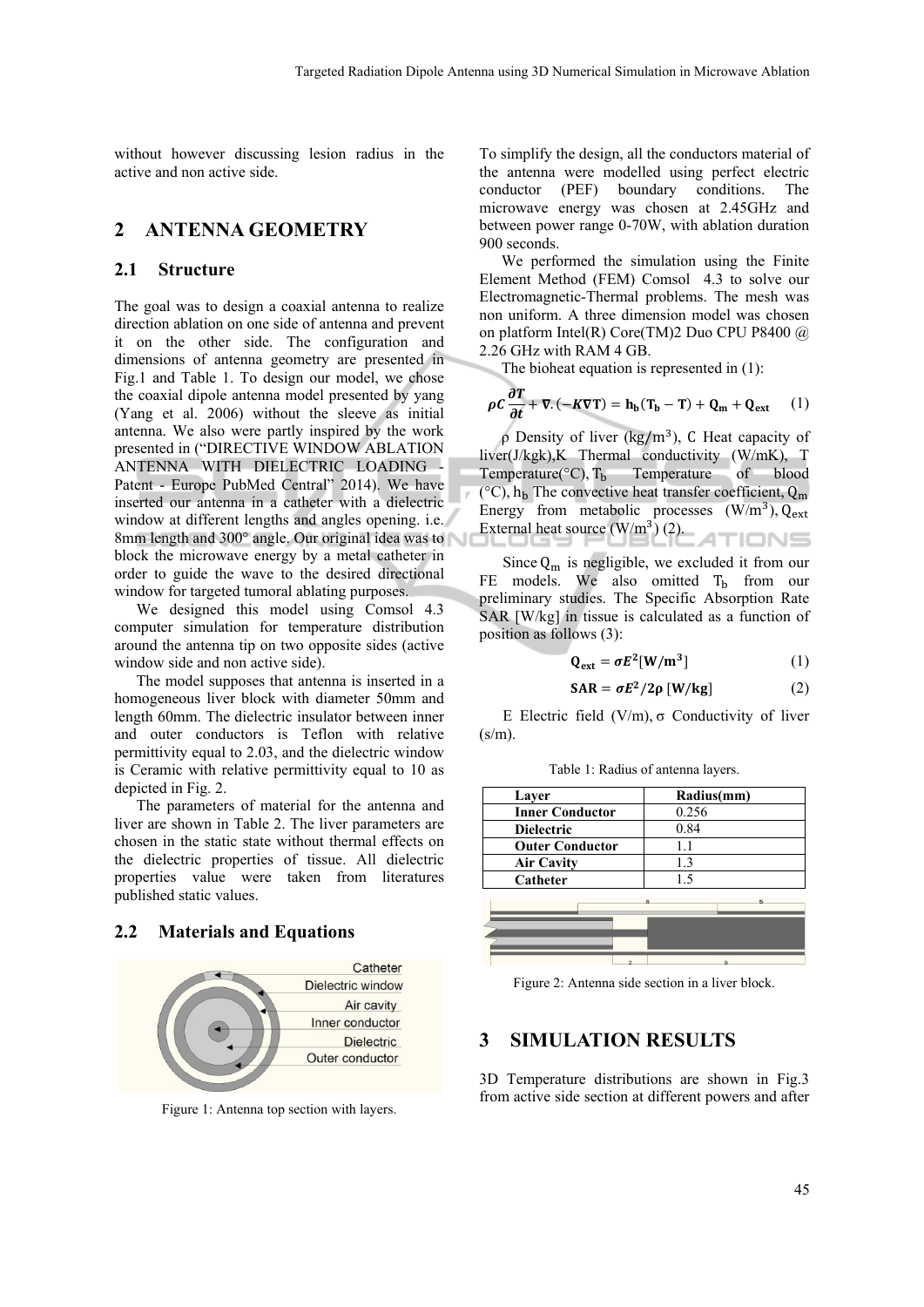different application times we chose the temperature level equal to 100°C.

The simulated lesion size is defined as the area within the 50°C contour line, which corresponds to actual ablation size. The Fig. 4 presents the temperature distributions on active and opposite non active sides of antenna tip at different powers after 900s and including contour 50°C. We can see nonspherical lesion form around the antenna. These lesions are in proportion with the power and application time increase.

The temperature changes from active side and opposite non active side at 10mm from antenna axis at 0,300,600,900s and for powers 50, 60, 70W are shown in Fig. 5. We see higher temperature level at window side than the other side and the radius increasing of lesion with the long duration of ablation.

| Table 2: Parameters of tissues.               |                       |  |  |  |
|-----------------------------------------------|-----------------------|--|--|--|
| Properties                                    | Values                |  |  |  |
| $\rho$ (density of liver)                     | $1060(\text{kg}/m^3)$ |  |  |  |
| $C_n$ (Heat capacity of liver)                | 3600(J/kgk)           |  |  |  |
| K(Thermal conductivity of                     | 0.56(W/mK)            |  |  |  |
| liver)                                        |                       |  |  |  |
| $\rho_h$ (density of Blood)                   | $1000(\text{kg}/m^3)$ |  |  |  |
| $C_b$ (Heat capacity of liver)                | 3639(J/kgk)           |  |  |  |
| $\sigma_{liver}$ (Conductivity of liver)      | 1.69(S/m)             |  |  |  |
| $\varepsilon_{liver}$ (Permittivity of liver) | 43.3                  |  |  |  |
| $\varepsilon_{dielectric}$ (Permittivity of   | 2.03                  |  |  |  |
| dielectric)                                   |                       |  |  |  |



Figure 3: three dimensions Temperature distributions from top to down 70,60,50w and from left to right 900,600,300s.



Figure 4: Temperature distribution (a) 50W,(b) 60W,(c) 70W for 900s , 2 views.



Figure 5: Temperature value left, non active side right active side (a)50W,(b)60W,(c)70W and ablation times (300,600,900s).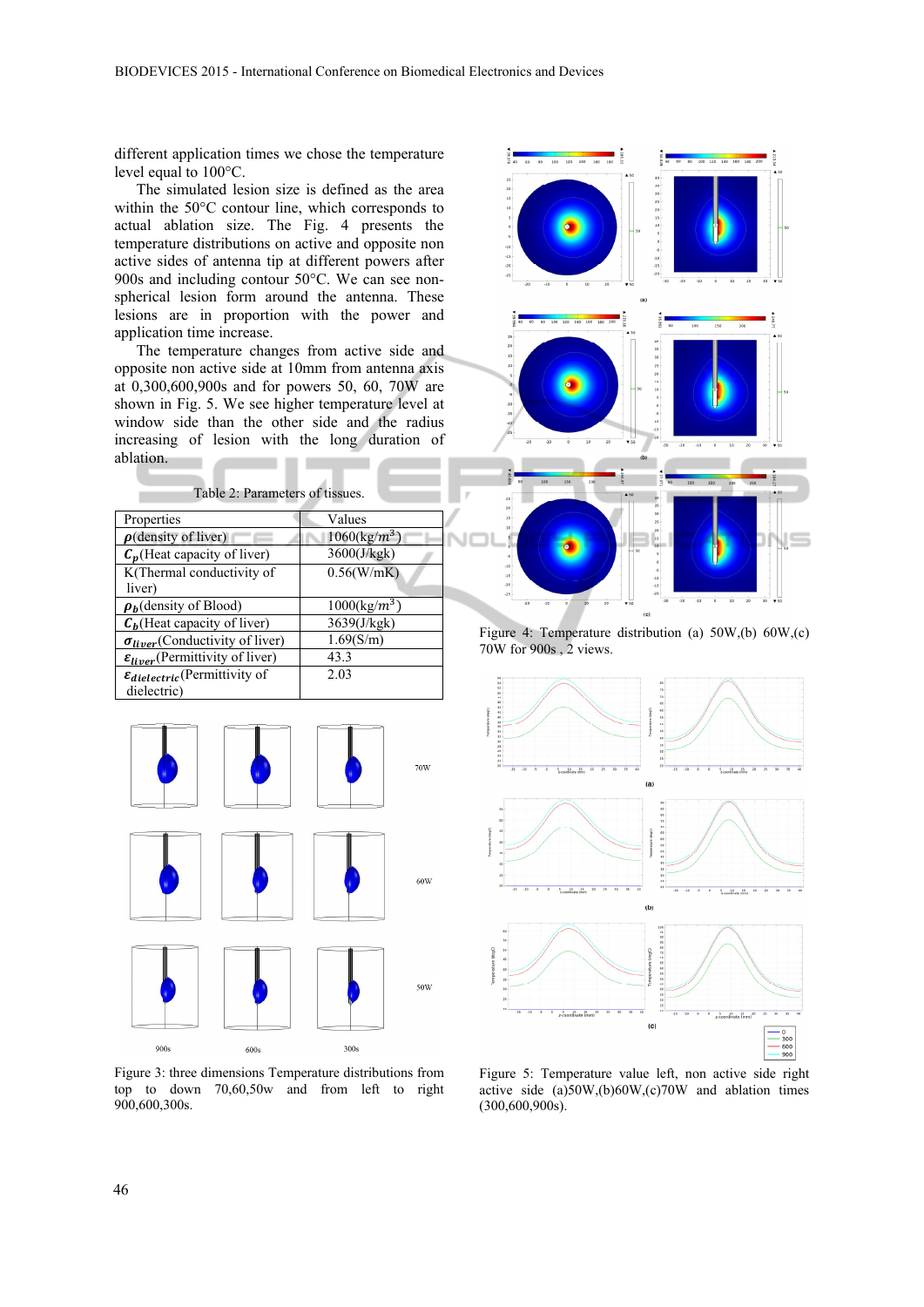The temperature value increases with power increases, and we see higher temperature peaks on the active side comparing to the non active side.

Fig. 6 shows the SAR values along the longitudinal direction for the non active side (green) and active side (blue) of antenna in the lesion regions. SAR values indicate there are differences between the two sides and these values are constrained.



Figure 6: SAR values non active side (green) , active side (blue).

# **4 DISCUSSION AND CONCLUSIONS**

In this study we designed a novel dipole antenna inserted in an asymmetric metallic catheter with a dielectric window. We tested the simulation of this MW ablation antenna achieving a directional ablation in liver model by using a 3D Finite Elements Method (FEM) which analyses the temperature distribution. We chose a dipole antenna because with 3mm diameter allowing high power delivery and large lesion size. A metal catheter was chosen for two goals: First to guide the generated electromagnetic waves to the dielectric window, Second: to obtain an air cavity through which water may be circulated for cooling purpose and to prevent backward heating.

Increasing power application times from 600 to 900s did not significantly contribute to temperature induced changes, nor did it affect lesion radius on both active and non active side.

The antenna we elaborated can selectively ablate tissue on the active side. The lesion size on active side can be controlled by increasing power and ablation duration until 600s.

The disadvantage of our antenna is the relatively large diameter 3mm, however still compatible for percutaneous bone or laparoscopic microwave ablation.

In this work dipole antenna model radiates a directive electromagnetic field, the goal is to achieve a selective ablation while avoiding damaging the healthy tissue structures near targeted tumour. According to temperature values and SAR distributions levels between active side and non active-side show promising results in targeted ablation.

These simulation results are considered as a first step before implementation of our device. May be more computational modeling and experimental searches are needed to understand the dielectric and thermal tissue properties, as well as to increase the lesion size.

# **REFERENCES**

- Brace, Christopher L. 2009. "Radiofrequency and Microwave Ablation of the Liver, Lung, Kidney, and Bone: What Are the Differences?" Current Problems in Diagnostic Radiology 38 (3): 135–43. doi:10.1067/ j.cpradiol.2007.10.001.
- Brace, Christopher L., Paul F. Laeseke, Lisa A. Sampson, Tina M. Frey, Daniel W. van der Weide, and Fred T. Lee. 2007. "Microwave Ablation with a Single Small-Gauge Triaxial Antenna: *In Vivo Porcine Liver Model." Radiology* 242 (2): 435–40. doi:10.1148/ model. Radiology
- Castle, Scott M., Nelson Salas, and Raymond J. Leveillee. 2011. "Initial Experience Using Microwave Ablation Therapy for Renal Tumor Treatment: 18-Month Follow-Up." Urology 77 (4): 792–97. doi:10.1016/ j.urology.2010.12.028.
- Cavagnaro, Marta, Claudio Amabile, Paolo Bernardi, Stefano Pisa, and Nevio Tosoratti. 2011. "A Minimally Invasive Antenna for Microwave Ablation Therapies: Design, Performances, and Experimental Assessment." *IEEE Transactions on Bio-Medical Engineering* 58 (4): 949–59. doi:10.1109/TBME. 2010.2099657.
- Chiang, Jason, Peng Wang, and Christopher L. Brace. 2013. "Computational Modelling of Microwave Tumour Ablations." *International Journal of Hyperthermia* 29 (4): 308–17. doi:10.3109/ 02656736.2013.799295.
- "DIRECTIVE WINDOW ABLATION ANTENNA WITH DIELECTRIC LOADING - Patent - Europe PubMed Central." 2014. Accessed August 4. http://europepmc.org/patents/PAT/CA2711827.
- Hurter, W., F. Reinbold, and W.J. Lorenz. 1991. "A Dipole Antenna for Interstitial Microwave Hyperthermia." *IEEE Transactions on Microwave Theory and Techniques* 39 (6): 1048–54. doi:10.1109/22.81680.
- Ito, K., K. Saito, H. Yoshimura, Y. Aoyagi, and H. Horita. 2004. "Coaxial-Slot Antenna for Interstitial Microwave Thermal Therapy and Its Application to